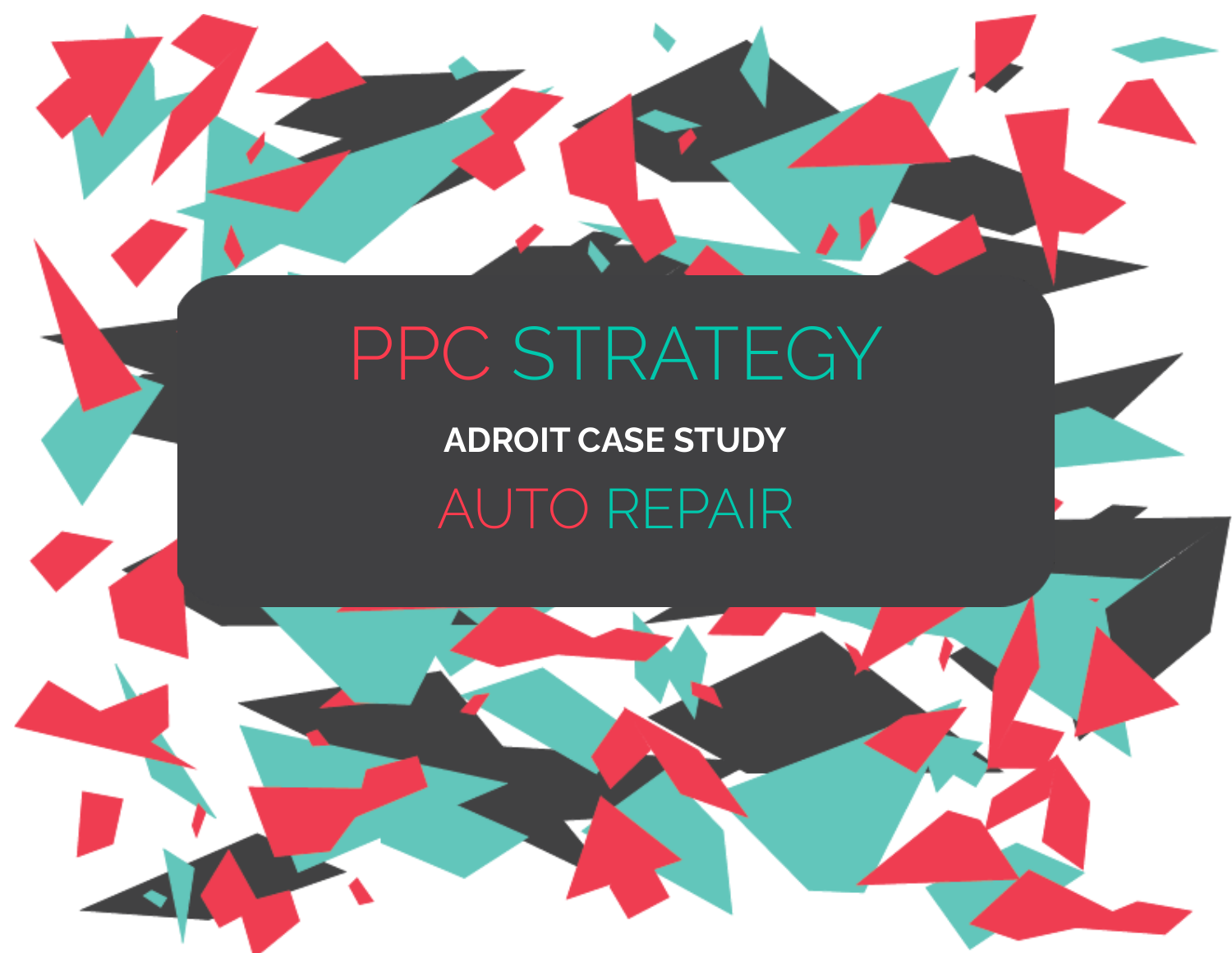**RESULTS OVERVIEW**

**Revenue Goal Exceeded by**



**Quarter-Over-Quarter Revenue Growth**

### **TABLE OF CONTENTS**

[PREVIOUS](#page-2-0) STRATEGY

[PROFITABILITY](#page-3-0) FORECASTING

PROFIT [MARGIN](#page-4-0) AUDIT

NEW PPC [STRATEGY](#page-5-0)

BUSY [SEASON](#page-5-1)

SLOW [SEASON](#page-5-2)

**[RESULTS](#page-6-0)** 

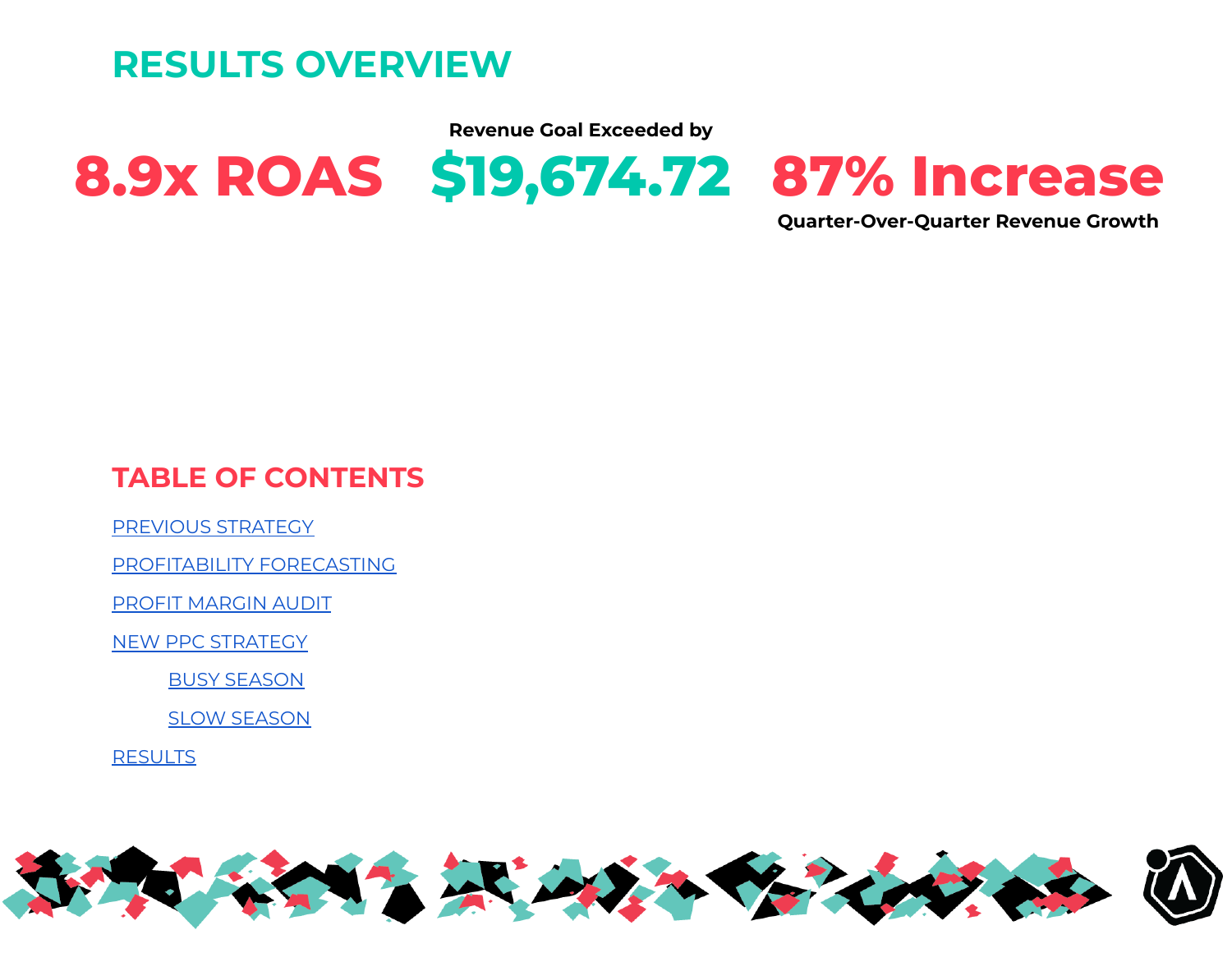## PREVIOUS STRATEGY

<span id="page-2-0"></span>Adroit's client (Client X) is an auto repair franchise that wanted to ensure they could see a clear Return on Investment for all of their marketing efforts. While they had already been running PPC campaigns, Client X had no idea if those campaigns were profitable. Client X worked with the team at Adroit to create a PPC strategy that could be easily replicated across all of their locations.

Prior to Adroit's involvement, Client X ran ads based on 1) seasonal promotions (like fixing ACs in the summer months), and 2) loss-leading services with a low cost (in the hopes of upselling more profitable fixes after a customer made it into a location). Client X was spending less than \$1,000 per location per month, and their limited reporting systems suggested they were barely breaking even.

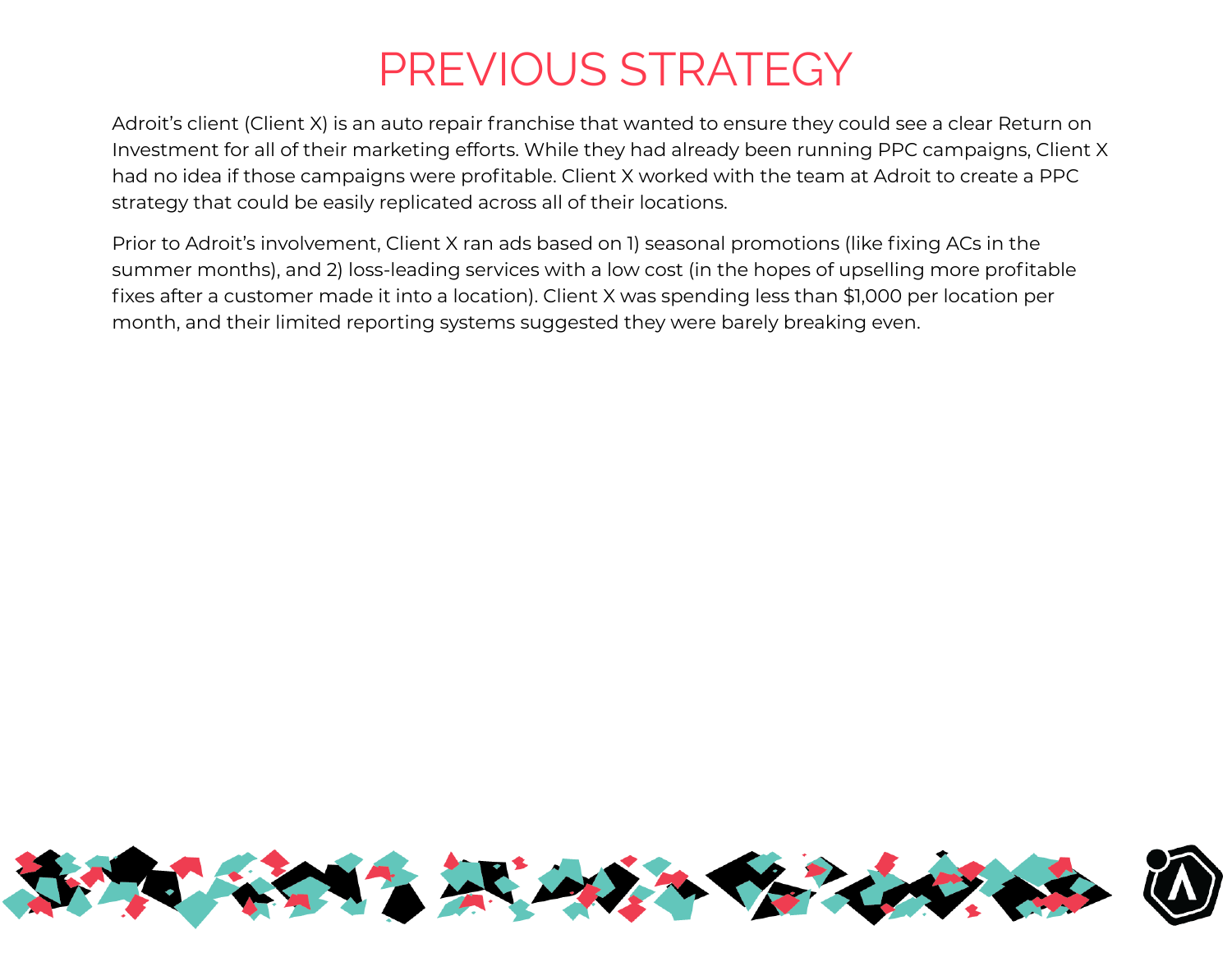# PROFITABILITY FORECASTING

<span id="page-3-0"></span>To begin, Adroit proposed running more campaigns, based on the best information available at the time. We created an analysis of all of the services completed over the past year to find the typical profit margins associated with those services.

|                | A                                                         | B             | C                        | D        | E             | F            | G | H                 |
|----------------|-----------------------------------------------------------|---------------|--------------------------|----------|---------------|--------------|---|-------------------|
| $\overline{1}$ | Service                                                   | Profit Margin | Average Cost Avg. Profit |          | Max Cost/Conv | Target CAC % |   | 20% <- Adjustable |
| $\overline{2}$ | Average                                                   | 43.14%        | \$107.79                 | \$46.50  | \$9.30        |              |   |                   |
| $\overline{3}$ | Air Conditioning                                          | 52.66%        | \$212.42                 | \$111.86 | \$22.37       |              |   |                   |
| $\overline{4}$ | Alignment                                                 | 46.00%        | \$83.88                  | \$38.58  | \$7.72        |              |   |                   |
| 5              | Alt & Starter                                             | 47.13%        | \$408.57                 | \$192.56 | \$38.51       |              |   |                   |
| 6              | Battery                                                   | 36.15%        | \$182.91                 | \$66.12  | \$13.22       |              |   |                   |
| $\overline{7}$ | Belts (Big difference in serpentine belt vs. timing belt) | 52.55%        | \$320.88                 | \$168.62 | \$33.72       |              |   |                   |
| 8              | Body/Door/Window                                          | 34.24%        | \$182.39                 | \$62.45  | \$12.49       |              |   |                   |
| 9              | <b>Brakes</b>                                             | 57.66%        | \$175.67                 | \$101.29 | \$20.26       |              |   |                   |
| 10             | Clutch                                                    | 43.51%        | \$679.00                 | \$295.43 | \$59.09       |              |   |                   |
| 11             | Cooling System                                            | 52.97%        | \$209.61                 | \$111.03 | \$22.21       |              |   |                   |
| 12             | CV Axle / Bearing                                         | 52.22%        | \$349.35                 | \$182.43 | \$36.49       |              |   |                   |
| 13             | Diagnostics                                               | 51.58%        | \$82.28                  | \$42.44  | \$8.49        |              |   |                   |
| 14             | Diesel                                                    | 26.59%        | \$736.54                 | \$195.85 | \$39.17       |              |   |                   |
| 15             | Differential                                              | 40.23%        | \$592.05                 | \$238.18 | \$47.64       |              |   |                   |
| 16             | Drive Train                                               | 47.73%        | \$173.40                 | \$82.76  | \$16.55       |              |   |                   |
| 17             | Electrical                                                | 42.87%        | \$186.14                 | \$79.80  | \$15.96       |              |   |                   |
| 18             | Engine                                                    | 38.51%        | \$459.21                 | \$176.84 | \$35.37       |              |   |                   |
| 19             | Exhaust                                                   | 39.51%        | \$462.88                 | \$182.88 | \$36.58       |              |   |                   |
| 20             | Fuel System                                               | 46.58%        | \$331.88                 | \$154.59 | \$30.92       |              |   |                   |
| 21             | Heater System                                             | 53.01%        | \$200.63                 | \$106.35 | \$21.27       |              |   |                   |
| 22             | Insp. & Emissions                                         | 67.83%        | \$26.72                  | \$18.12  | \$3.62        |              |   |                   |
| 23             | Oil Change                                                | 51.51%        | \$59.19                  | \$30.49  | \$6.10        |              |   |                   |
| 24             | Shocks & Struts                                           | 45.38%        | \$484.21                 | \$219.73 | \$43.95       |              |   |                   |
| 25             | Steering & Suspension                                     | 49.20%        | \$238.06                 | \$117.13 | \$23.43       |              |   |                   |
| 26             | Tires                                                     | 33.87%        | \$108.34                 | \$36.69  | \$7.34        |              |   |                   |
| 27             | Transmission                                              | 28.32%        | \$473.68                 | \$134.15 | \$26.83       |              |   |                   |
| 28             | Tuneup-Computer-Emission                                  | 58.85%        | \$308.33                 | \$181.45 | \$36.29       |              |   |                   |
|                |                                                           |               |                          |          |               |              |   |                   |

Our initial analysis saw that all services had strong profit margins, however, some services should clearly be prioritized. We launched more campaigns based on those highly profitable services. Additionally, seeing that all services had strong margins baked in, we launched a general auto repair campaign, focused on keywords such as "near me".

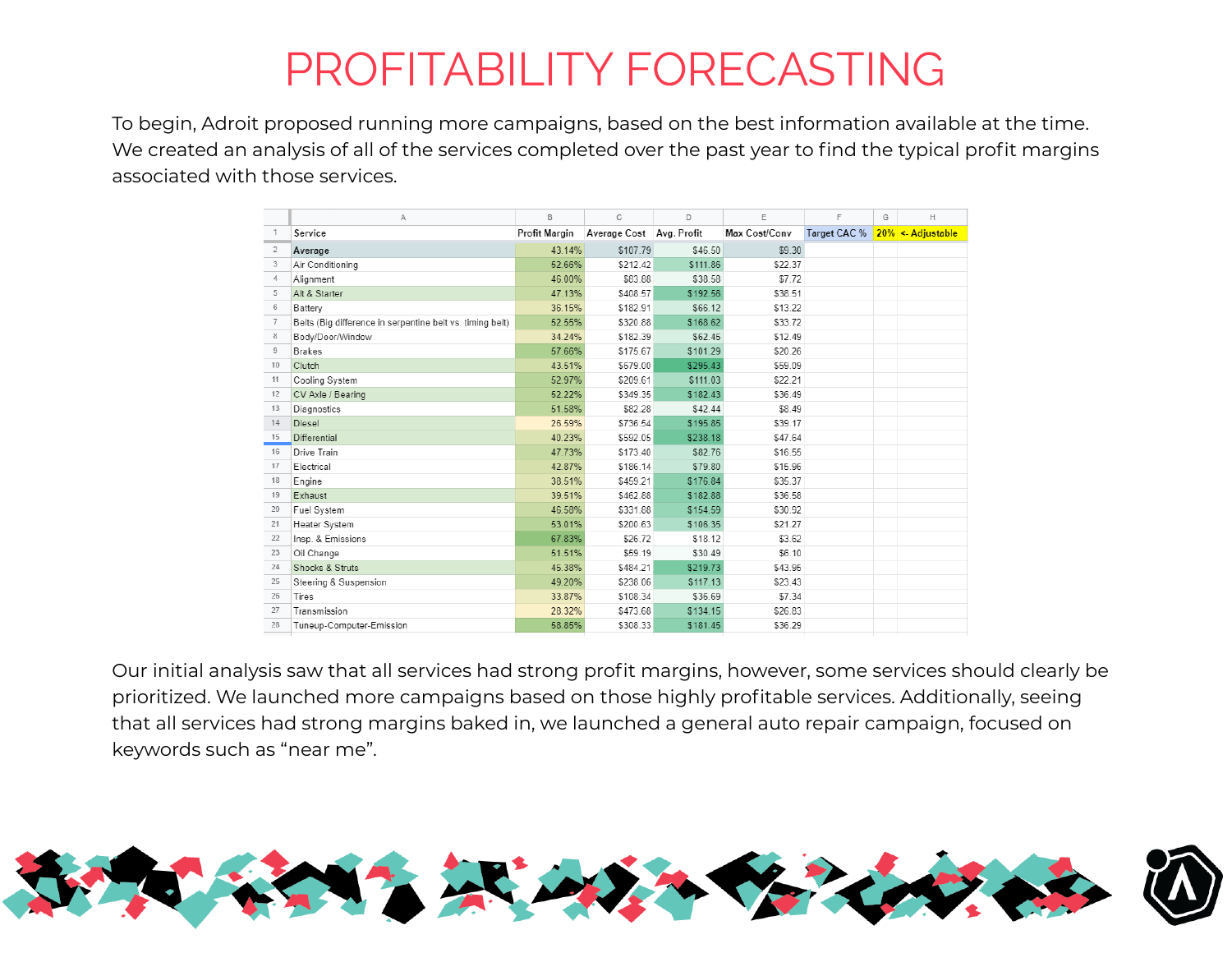# PROFIT MARGIN AUDIT

<span id="page-4-0"></span>While using the profitability of individual services was a winning strategy during the slow months of the year, when the shops began hitting full capacity, it became more important to have a more comprehensive understanding of which services were worth bidding on.

Client X and Adroit worked together to analyze all of their fixed and variable costs associated with each location to identify how much they ought to spend acquiring new customers.

|                       | Location 1   | Location 2   | Location 3   | Total        |  |
|-----------------------|--------------|--------------|--------------|--------------|--|
| All Revenue           | \$113,201.93 | \$198,035.62 | \$191,818.45 | \$503,056.00 |  |
| # RO                  | 393          | 436          | 624          | 1453         |  |
| Cost/RO               | \$124.57     | \$190.38     | \$119.47     | \$144.81     |  |
| <b>Fixed Costs</b>    | \$79,444.67  | \$79,405.30  | \$90,858.21  | \$249,708.18 |  |
| Avg Order             | \$288.05     | \$454.21     | \$307.40     | \$346.22     |  |
|                       |              |              |              |              |  |
| All Costs             | \$128,399.32 | \$162,411.21 | \$165,410.58 | \$456,221.11 |  |
| <b>Actual Margins</b> | $-13.4%$     | 18.0%        | 13.8%        | 9.3%         |  |
| CAC                   | \$117.35     | \$100.77     | \$62.08      |              |  |
|                       |              |              |              |              |  |

Our analysis brought us to the firm conclusion that, with the fixed costs of a brick-and-mortar location being so high, the most important element of profitability was ensuring that locations were as close to full capacity as possible. While the variable cost of acquiring customers should be considered, it was far more expensive for Client X to leave bays unused than it was to pay a little extra to acquire a new customer.

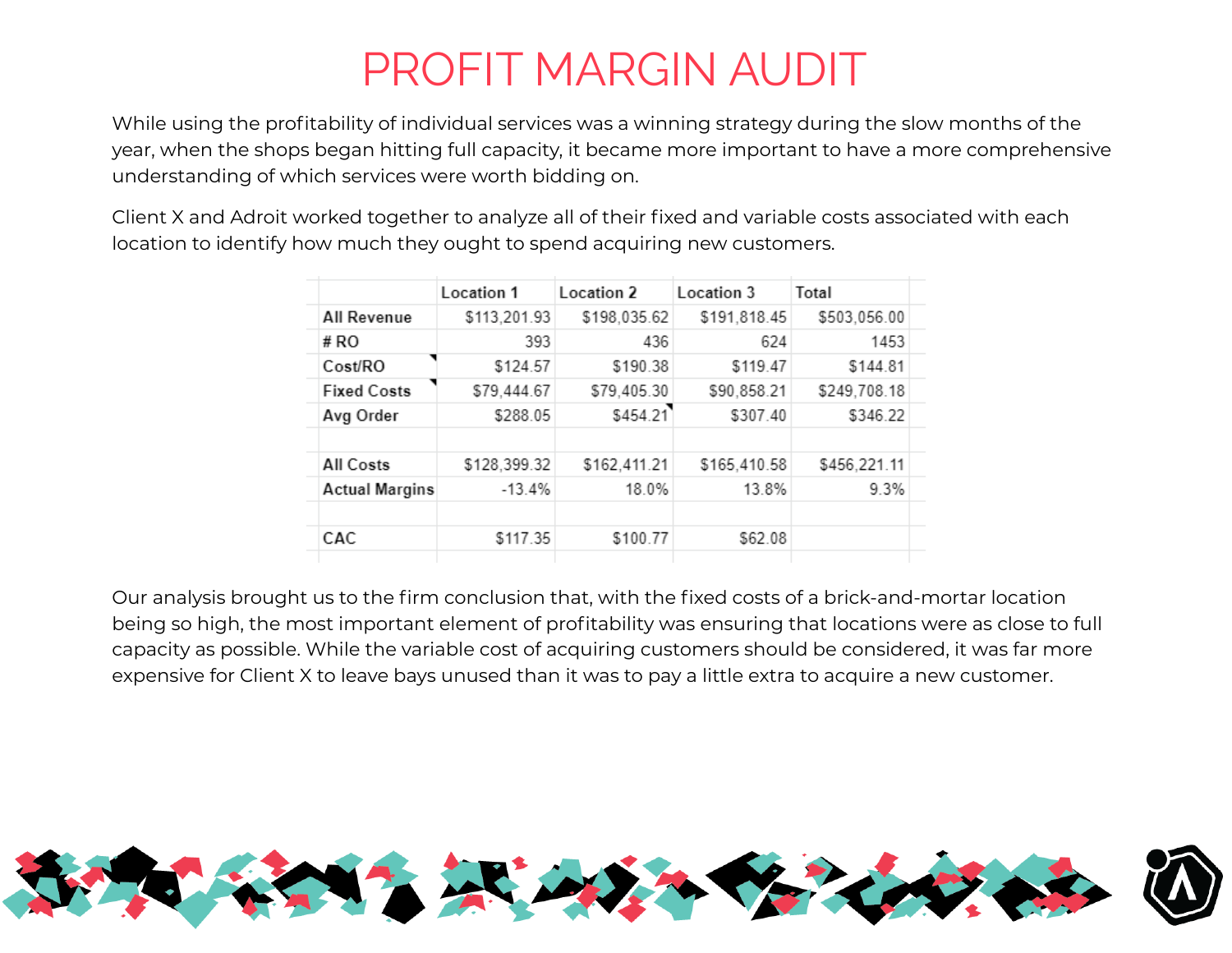## NEW PPC STRATEGY

<span id="page-5-0"></span>Given all of our research and understanding of the profit margins of Client X, the new strategy was crafted based on seasonality.

### <span id="page-5-1"></span>BUSY SEASON

During the busy season, when locations were at a much lower risk of leaving bays unused, the strategy became investing only in highly profitable services and doing so only when acquisition costs could be kept low. This allows the locations to prioritize valuable services like transmission repairs over a low-ticket item like a state emissions inspection.

#### <span id="page-5-2"></span>SLOW SFASON

During the slow season, all campaigns need to be running at maximum capacity. Each location has a capacity quota that must be met each month in order to become profitable, and no customer is profitable before that quota is met. Additionally, once the quota has been met, almost every customer thereafter is profitable (even at the worst acquisition costs we saw).